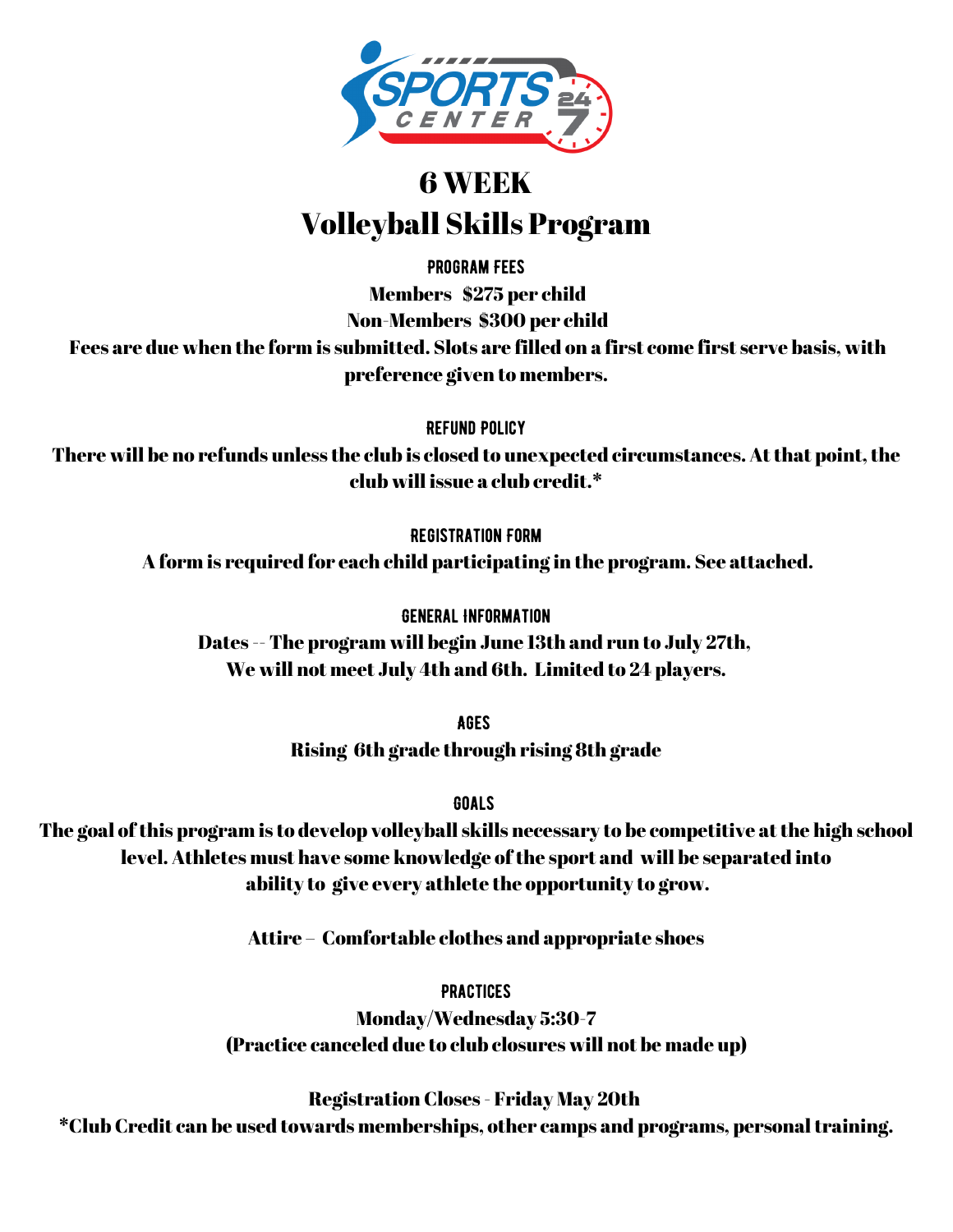

## MEET YOUR COACHES



Ashlyn is one of our personal trainers here at the Sports Center and brings years of skills and knowledge to the court. Ashlyn has earned her B.S. in Kinesiology from Indiana University and a Certification in Personal Training from the National Academy of Sports Medicine (NASM). She has played volleyball for 9 years, traveling the country to compete in many different tournaments. In her time in the fitness industry she has had the opportunity to train and work with a wide variety of general population clients aiding in fat loss and mobility, as well as athletes of all age groups. She specializes in volleyball conditioning and SAQ's and has aided in facilitating many volleyball camps for kids throughout her years in high school. In college she was an assistant coach at The Academy Volleyball Club in Indianapolis and coached positional's for libero's and defensive specialists.



Mickey is in her 6th year as a school psychologist for Carteret County Schools. Mickey coaches Varsity volleyball at East Carteret High School. In the last two seasons, the Mariners were conference champs and made the playoffs each year. Mickey has played volleyball for 15 years, including coaching at the elementary, middle and high school levels. Mickey has also done skills training with players individually.